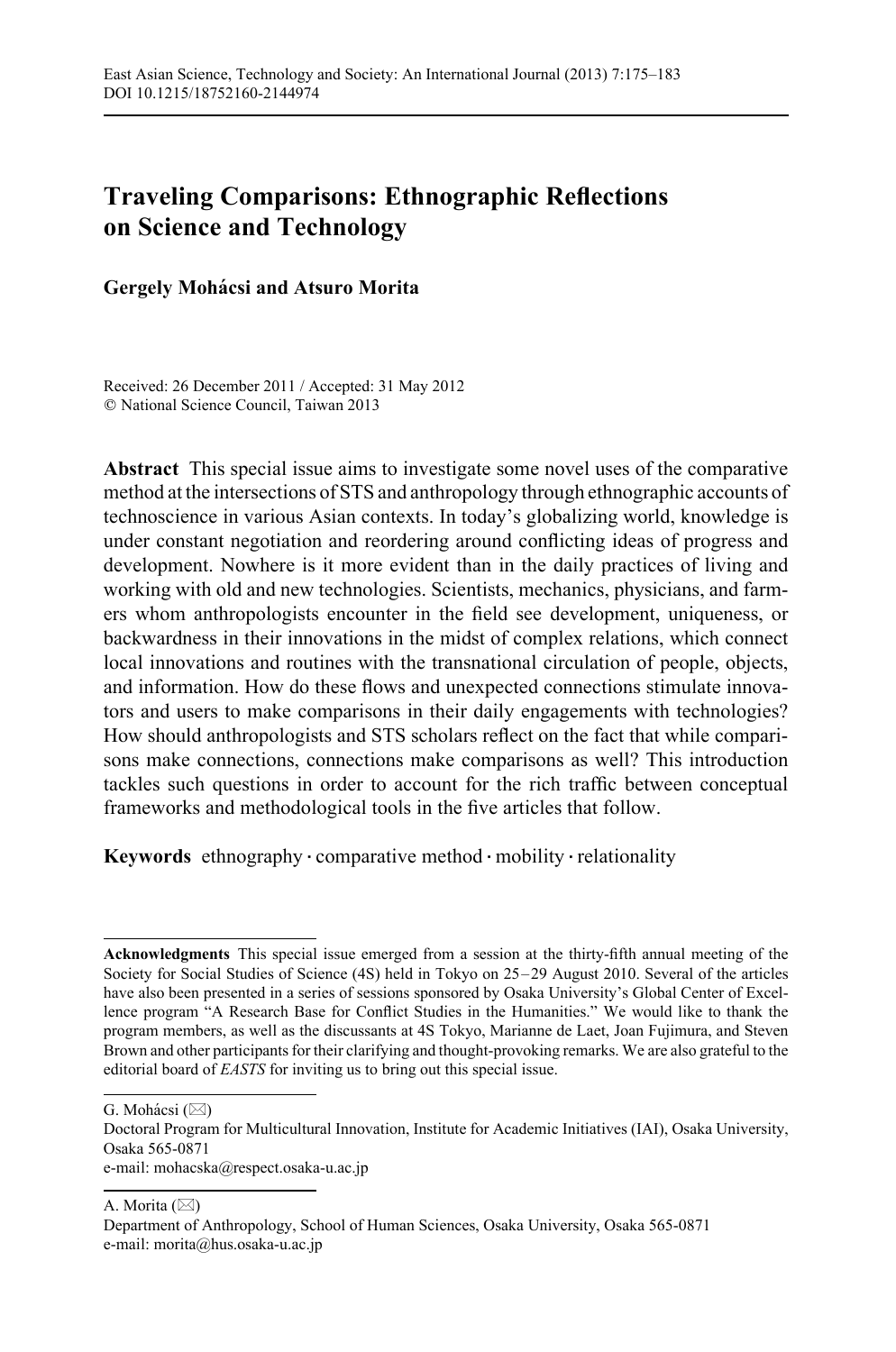176 G. Moha´csi and A. Morita

Travel and comparison—most anthropologists are quite familiar with these two words, but not as a pair. The five articles in this volume share the emph[asis](#page-7-0) [p](#page-7-0)laced on their intersection; they treat technoscientific practices as critical sites for rethinking the relationship between comparing and traveling in the hopes of contributing to the dialogue between anthropology, STS, and area studies that has been unfolding on the pages of *EASTS* since its inception.<sup>1</sup>

In his introduction to the EASTS special issue "Science and Technology Studies in Southeast Asia," Warwick Anderson draws attention to the necessity of such a conceptual shift when he declares, "Sadly, the comparisons that thrive in area studies are often static and typological, lacking the dynamism and specificity that would better illuminate how science and technology travel." And he adds: "Thinking about science studies as area studies might help to loosen up our comparative faculties" (2009: 169, emphasis added). We tackle this challenge here through ethnographic means. But mind that we take the call literally. If the relation between comparing and traveling is regarded as one of dynamic flows and intensities, as we believe it should be, then it follows that they both change and transform each other in unexpected ways. It is precisely with such novel dimensions between conceptual and geographical spaces that articles in this issue are concerned, albeit from different points of view. That is to say, "traveling comparison" is used here as an experimental tool.

In particular, we want to argue that the increasing mobility of scientific ideas and technological innovations is generated by practices that accumulate comparisons and contrasts on many levels. Five detailed case studies explore such work of commensuration between cultures and natures through global assemblages of whaling (Blok); between human and animal in bringing robots to life (Kubo); between epidemiological and genetic traits in metabolizing diabetes drugs (Mohácsi); between Thai and Japanese technology in the space created by a technology-transfer project (Morita); and between economic, cultural, and biological values thr[ough](#page-8-0) [the](#page-8-0) [harvestin](#page-8-0)g of human organs (Yamazaki).

## 1 Et[hnographic Routes](#page-8-0)

Anthropological com[parisons](#page-7-0) [follow](#page-7-0) [ethnograph](#page-7-0)ic routes. This endorses the view that difference and distance go together. Needless to say, since the discipline's inception, much of the anthropological agenda revolved around various forms of *comparison*. Whether viewe[d as a "me](#page-7-0)[thod" \(the comp](#page-8-0)ara[tive method\) or as an "attitud](#page-8-0)e" (reflexivity), comparison turns out to be, to quote Marilyn Strathern (2002a), a "heterogeneous spectrum of middle-range strategies, mainstream and subaltern, that sustained the discipline along numerous lifelines" (xiii). And while it has become something of a reflex, indeed, among anthropologists to ask questions of similarity and difference, such comparative work has also provided an easy target for the critics. From Edmund Leach's (1961) disapproval of the simplifications in the social anthropological tradition to Arjun Appadurai's (1996) self-reflection on area studies, such criticism has, almost unintentionally, turned the comparative method into a ghostly

<sup>&</sup>lt;sup>1</sup> See, for example, Chen 2008, Fan 2008, Fu 2007, and Shineha, Ema, and Tsukahara 2010.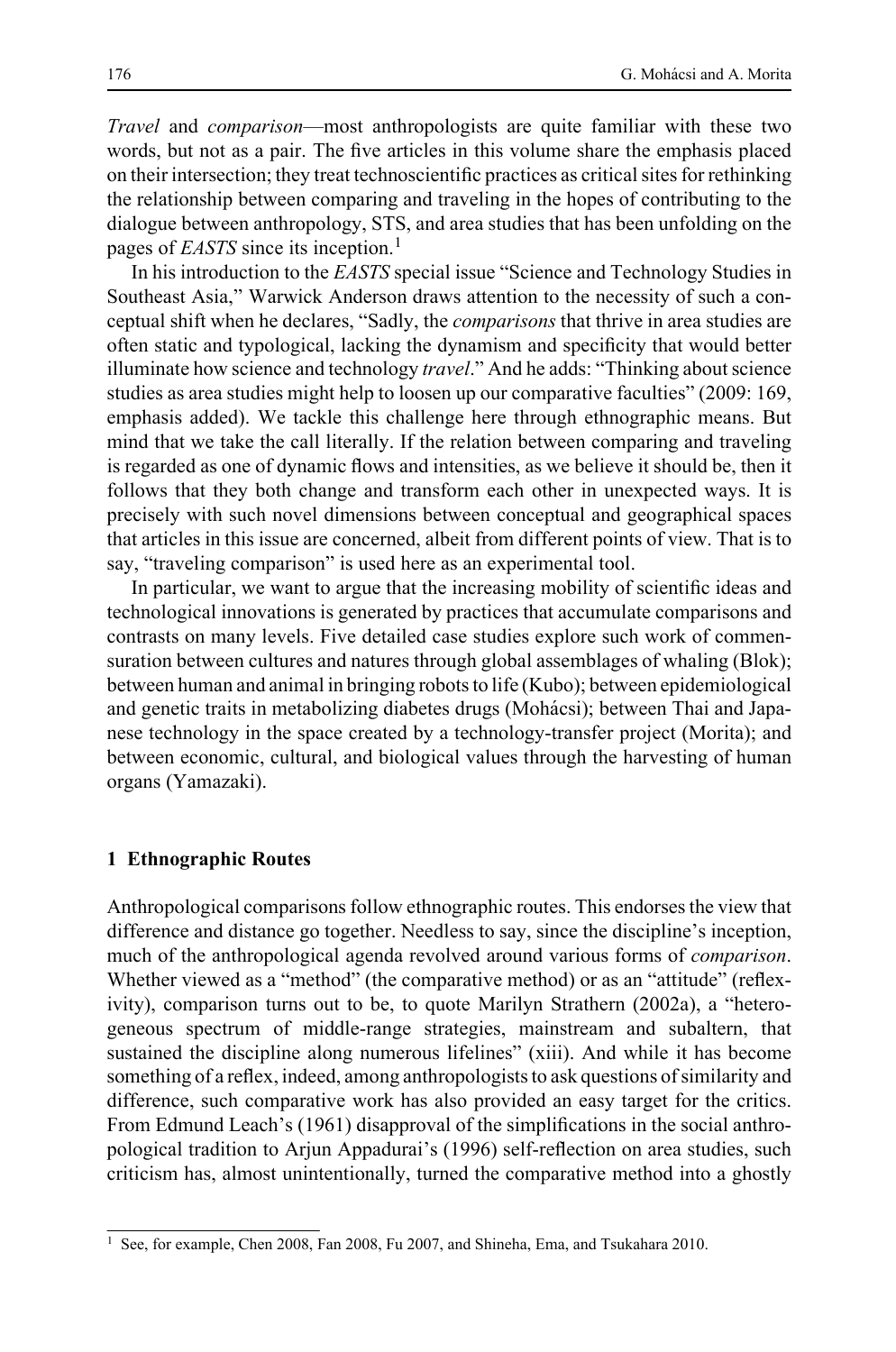Traveling Comparisons 177

tool of reductionism. But, one may ask, aren't there some kinds of inherent comparisons at work in such arguments (between simple and co[mplex,](#page-8-0) [cul](#page-8-0)tural and social, local and global, etc.)? The rather visceral answer to this naive question would be a quick "yes"—but comparing may indeed be more complex than it seems at first glance. And it is our strong conviction that such complexities should not be left unattended.

Anthropology requires empirical data, a problem indicated by those data, and interpretation that links ethnographies to the things designated in them. The politics of interpretation is, of course, important, as we have been alerted for several years. Yet, such critique should be more than a hermeneutic exercise in reading between the lines. As, again, Strathern reminds us, "The act of interpretation is understood as bringing entities, human or abstract, into play with one another" (2002b: 94). This notion of interpretation is problematic for most anthropologists not only because they are more familiar with reading culture as a text but also because such textuality is assigned too easily to the agents of culture. One could argue, however, that people do not always interpret their worlds for the sake of explanation but do so for many other different reasons, comparison being one among them. From religious rituals to eating habits to genetic testing, differences and similarities are contrasted, negotiated, and explored on a daily basis in all walks of life. So, how should we understand this intricate connection between the objects and methods of our research? It is here that some "traveling" may help us, quite literally, to move on.

Comparison makes [itself](#page-8-0) [at](#page-8-0) [home](#page-8-0) [in](#page-8-0) [motion:](#page-8-0) [the](#page-8-0) [mobility](#page-8-0) [of](#page-8-0) people always involves the construction and maintenance of complex infrastructures, which, for the sake of simplicity, we will here call *traveling*. In the field, anthropologists work to recognize differences through continuously contrasting their findings with more co[mmonsensi](#page-8-0)[cal](#page-8-0) [knowledge](#page-8-0) [broug](#page-8-0)ht from home or elsewhere in order to make sense of the links [between the particular a](#page-8-0)nd the general. They are on the move—either in the geographic or in the ontological sense—expecting to uncover different ways of being.

As postcolonial studies and the postmodern critique of ethnography have demonstrated in detail[, the profess](#page-8-0)i[onal practice o](#page-8-0)f anthropology, along with many of its influential ideas, has its historical roots in the [colonial encoun](#page-7-0)ter between Europe and the rest of the world (Clifford and Marcus 1986; Pratt 1992). What many of these critiques have overlooked, however, is that comparisons also accompany other modes of travel, such as ritual exchange in the highlands of Papua New Guinea or diplomatic and commercial contacts in the Sino-centric tributary system of East Asia (Hamashita 1997; Strathern 1991). Anthropologists and scientific expeditions follow the old paths well beaten by indigenous traders, pilgrims, and other self-made explorers. Inspired by James Clifford's (1997) call for adopting "travel" as a new root metaphor for ethnographic practice, recent work in anthropology and STS has indeed demonstrated the complex interplay between (post)colonial journeys of technoscience and indigenous forms of travel (Raffles 2002; Turnbull 2002), as well as the exchange of wonderment and comparative imaginations between them (Anderson 2008). The expert witnessing of the Other thus has been inevitably embedded in the historical entanglement of human displacements in (post)colonialism, which make up such worlds through comparing and translating different cultures into each other.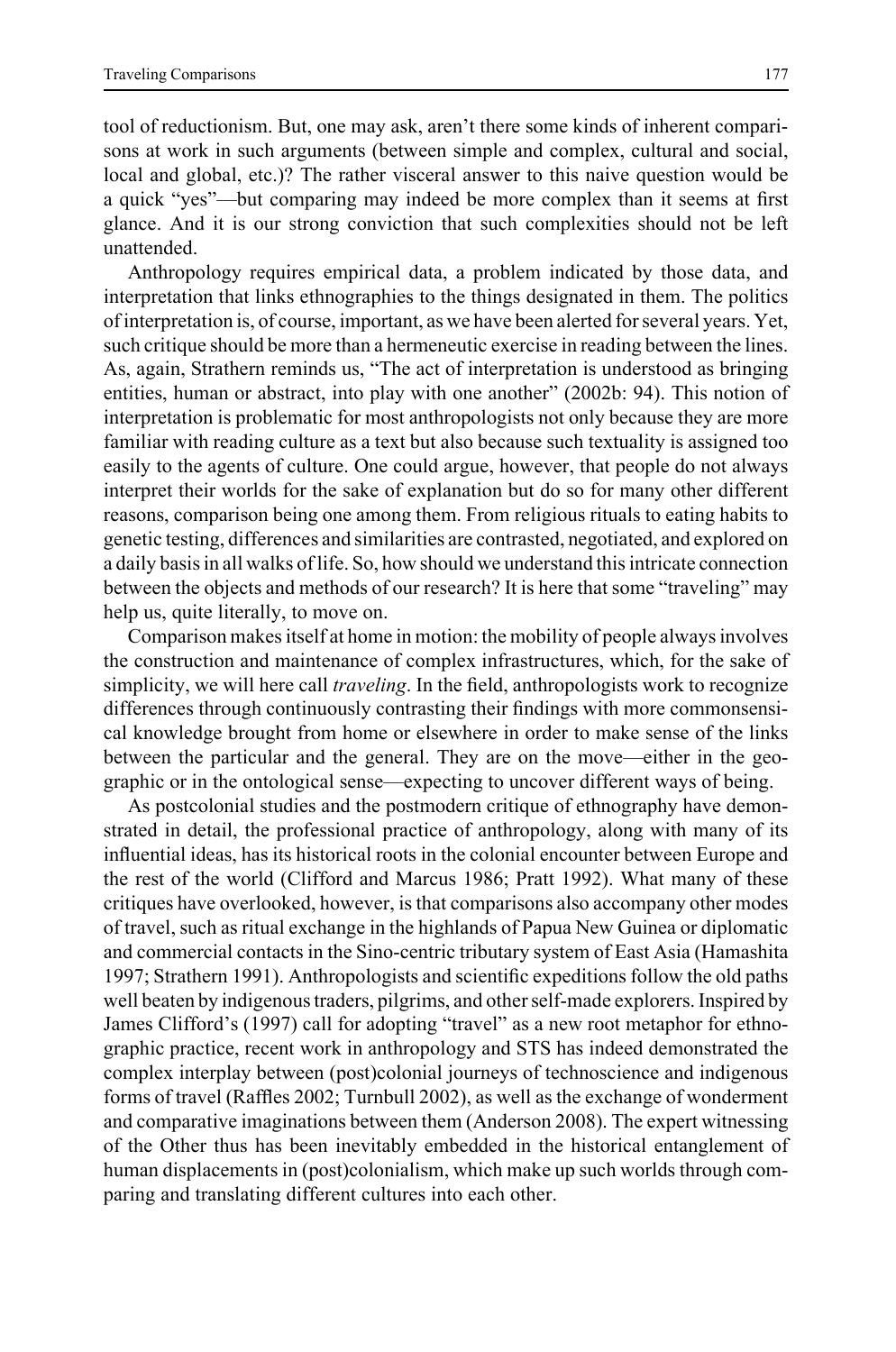178 G. Moha´csi and A. Morita

But there is a second moment of comparative motion that is generated not by the travel of people but by the travel of objects and (scientific) facts. While human movement has been considerably enhanced by infrastructural development, objects like trains, laboratories, and the postal system travel, too—as part and parcel of such material versatility. The paths that anthropologists and technoscience follow are built upon a complex set of circulating artifacts and technological systems. As a result, ethnographic authority has been relying on the infrastructure of travel, including accommodations, transportation, and immigration procedures, that made fieldwork possible in the first place. Traveling thus invokes composite forms of relatedness that go far beyond the monolithic picture of domination and control that has prevailed in much of the self-criticism of contemporary anthropology.

Here our task is to revisit the mobility of technoscience in order to explore the relationship between traveling objects and comparative modes of ordering the world. Importantly, these two trajectories amplify each other in novel ways, forcing us to rethink the concept of scale that underlies much of the work in anthropology and area studies. Once we acknowledge the joint involvement of people and things in the interpretation of one another's location, the notion that comparisons take place on a singular scale (region, society, village, etc.) no longer holds. On the contrary, as Blok's insightful contribution to this issue highlights, it is the implicit interplay *between* different scales of comparison in technoscientific practices that lies at the center of our argument.

## 2 Technological Objects

Thinking symmetrically about such links, we would suggest, starts from describing the ways human beings are objectified in their mundane engagements with various artifacts. How do "Japanese whales" or the blades of a rotary cultivator on a Thai farm become objects of concern? Of what are they representative? Rather than trying to answer such questions by pointing to geographical or cultural entities like East Asia, the Pacific, or Buddhism, we will attend to the comparative practices in which scales and contexts are manipulated and folded into each other.

Actor-network theorists like to point to mundane artifacts that make a difference through technosocial practices. A rarely quoted episode by Bruno Latour (2004) offers a case in point.<sup>2</sup> He tells us about the odor kits (*malettes à odeurs*) used in the training of experts in the perfume industry. These kits are arranged in a way that one can go from the sharpest contrast between "sweet["](#page-8-0) [and](#page-8-0) ["feti](#page-8-0)d" odors to the smallest possible difference between pure fragrances. Novices starting the course with untrained noses learn to discriminate more and more subtle differences through the comparison of chemicals contained in the kit, so that most of them become able to distinguish them even when they are masked by or mixed with others. It is this artificially created setup of linking teachers, chemical taxonomies, pupils' noses, and odor kits that makes previously unrecognizable differences increasingly comparable by articulating them both as experience and as scientific fact. As Latour explains, "If I, an untutored

<sup>&</sup>lt;sup>2</sup> The example is, in fact, borrowed from Geneviève Teil (1998).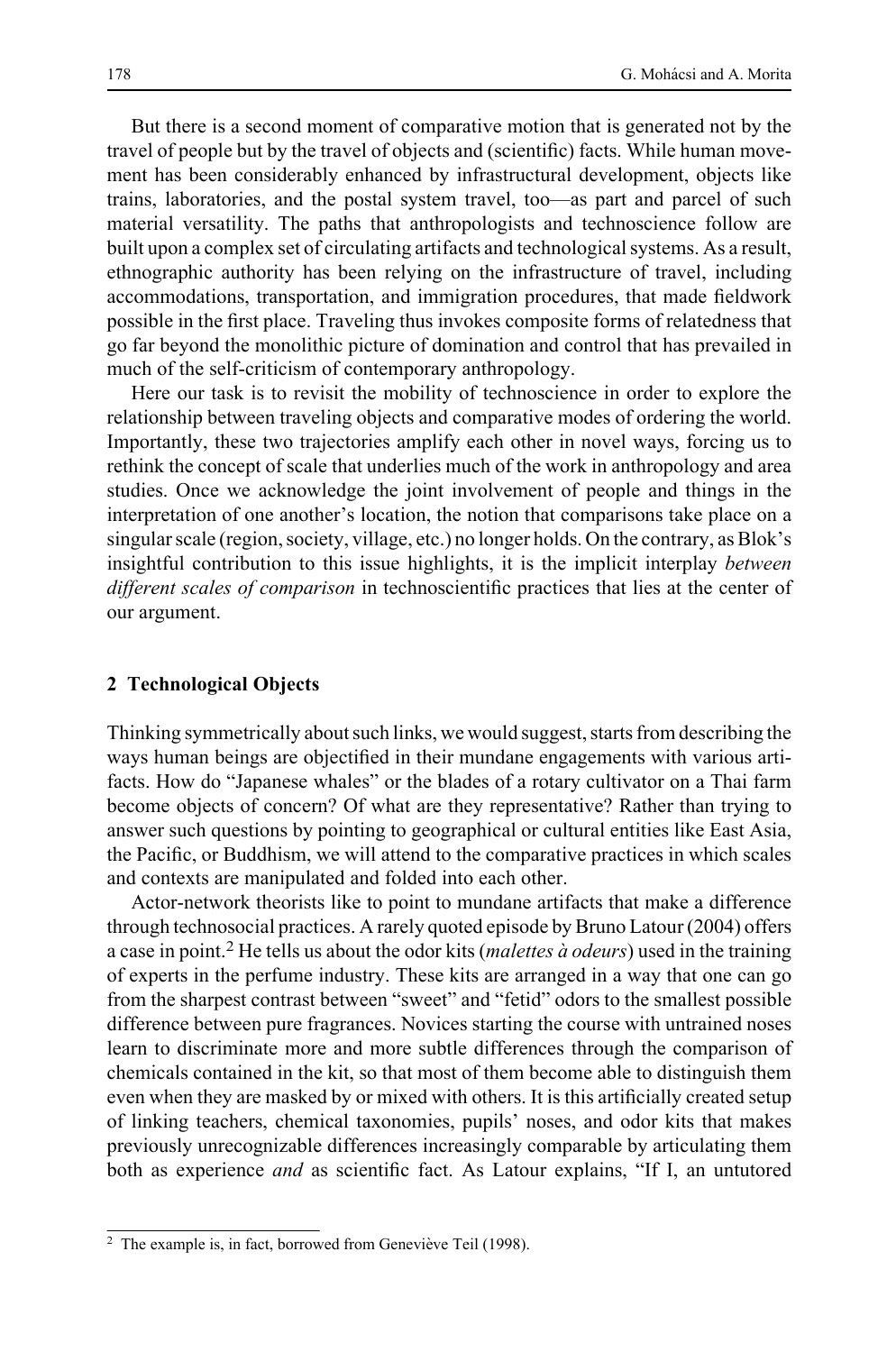Traveling Comparisons 179

nose, need the odor kit to become sensitive to contrast, chem[ists](#page-8-0) [need](#page-8-0) [their](#page-8-0) [analytica](#page-8-0)l instruments to render themselves sensitive to differences of one single displaced atom" (209).

Certainly, following technological objects seems tailor made for a "nonsocial" analysis of knowledge practices, but here another problem emerges: How can these mundane objects be related to the intellectual project of comparison in any way other than as mere instruments of difference? In order to answer this question, we need to go beyond the *links between* human and nonhuman elements and instead trace the *move*ment along these ties.

The story of the Ford Model T in rural America offers an instructive example of how traveling objects become related through comparison (Kline and Pinch 1996). Mobility played a crucial role in making the Model T the first successful mass product in its category: one might argue that it traveled farther than any other car before it. While most cars in the early twentieth century were used by the urban upper class for private leisure, the Model T moved beyond this limited circle of automobile users, reaching out to the urban working class, as well as farmers in rural America. It was in the countryside that the Model T went through a considerable transformation. Farmers not only found the car a good substitute for horse wagons but used it as a power source for threshers and washing machines as well as a replacement for plow horses. Significantly, they started to alter the original Model T according to these new needs, thereby evoking the divide between rural and urban areas. Such differences were before long recognized by the Ford Motor Company itself, which soon started cautioning against unconventional uses of the Model T and, at last, developed the Fordson tractor to meet farmers' needs for improved agricultural machinery.

In this small episode, comparison was made not by calculated human intervention but by a complex setting generated by traveling automobiles. Although most actors in this technological coming-of-age story had no clear intention to compare urban and rural lifestyles, the movement of the Model T to the countryside made comparison inevitable. The subsequent transformation of the Model T provided the Ford Motor Company with a strong impetus to contrast rural and urban settings in order to develop other artifacts, such as tractors and station engines, that were capable of absorbing the newly found needs of rural America.

As seen from these two examples, comparison is made possible by endless human and material movement and the mundane practices in which things and people form new links so as to separate again in the mediation between continuously transforming differences. Morita's lateral analysis of the comparative practices—of Japanese and Thai engineers, farmers, and anthropologists—that are generated by secondhand farming machineries and cut through mechanical and cultural differences is a case in point in this regard. A strong motivation behind bringing to light simple artifacts that generate new forms of difference and similarity can be found in their ability to reveal the daily routines of comparing that link people, things, and facts either in usual or in surprising ways.

Comparison is thus also about making relations.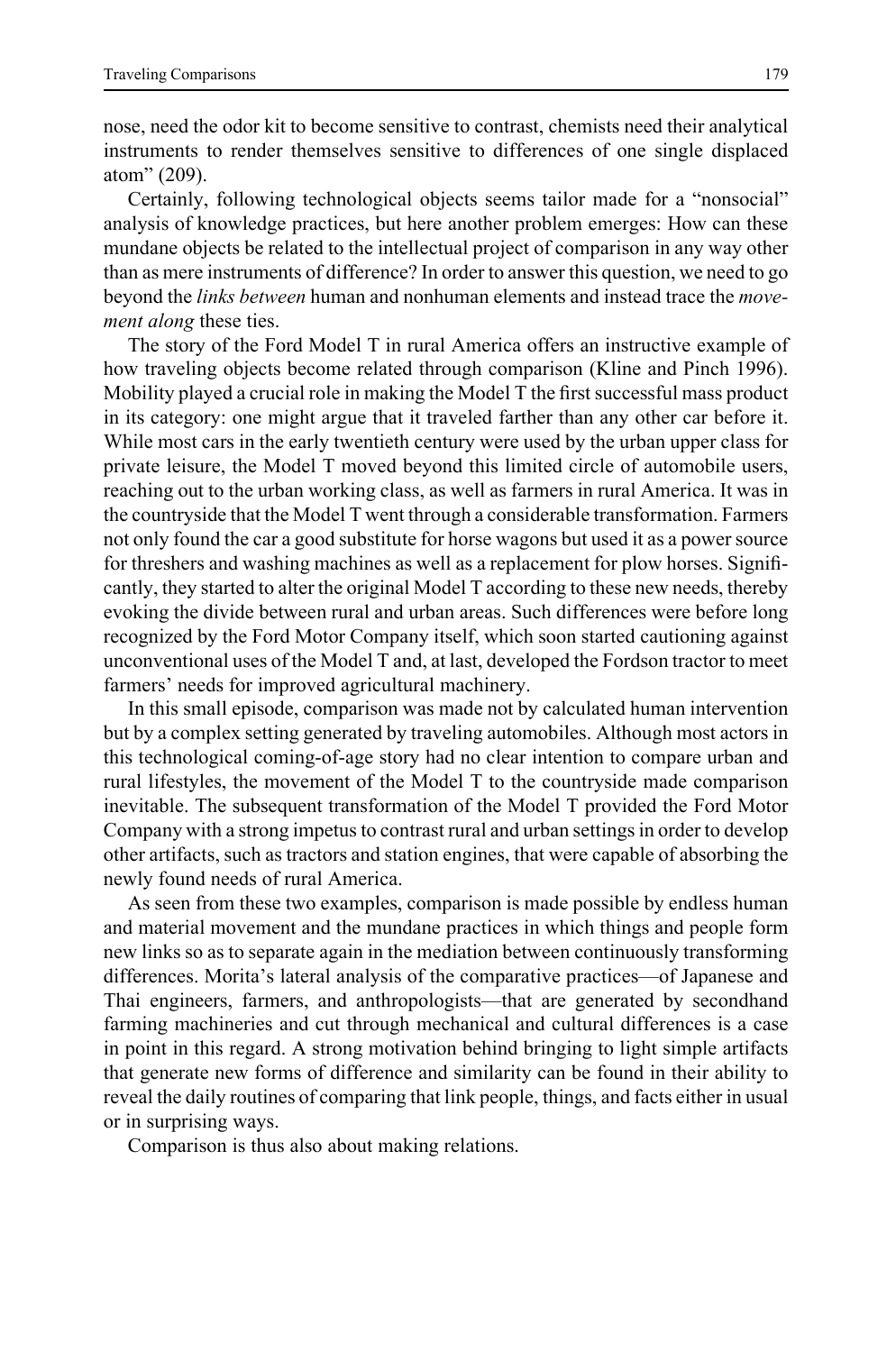180 G. Mohácsi and A. Morita

#### 3 Comparison, Reconnected

The five articles that follow this introduction explore the methodological richness of comparing that, as we have tried to stress above, lies in the embracing and extension of its conceptual possibilities. Writing from different ethnographic vantage points, the articles share a common interest in inquiring how science, technology, and medicine participate in everyday human experiences. They "help us to understand better how we all, in effect, live as scientists" (Downey and Dumit 1997: 8) by drawing our attention to the striking interfaces between ethnographic methods and scientific knowledge practices.

Atsuro Morita reflects upon the intersection between anthropology and engineering found in the travel of technology from Japan to Thailand in a technology-transfer project. What Morita encountered at the initial stage of his fieldwork in Thailand was the Japanese engineers' ardent interest in the influence of Thai culture on technology development. The fact that the engineers' discourse was under the clear influence of Japanese anthropology and Southeast Asian studies posed a tricky question for his ethnographic endeavor. How can one analyze informants' practices that have already incorporated the analyst's conceptual device? As we have indicated, the resonance between anthropological and technoscientific comparisons opens up a rich field for exploration, but it also involves a methodological challenge. Morita follows the recent attempt of anthropology to deal with such recursivity by constructing lateral interconnections between the ethnographic analysis and informants' knowledge practices. Rather than taking critical distance from the engineers' comparison, he became an extension of the engineers' comparative interest and traveled to local factories, which were seen as the target of the project and the local source of cultural influence. What he found in the local factories was, however, another set of human and nonhuman travel that has constituted the development of the industry since its inception in the midnineteenth century. The industry was founded at the intersection of Chinese artisans' travel in the Sino-centric tributary system and the European travel to expand modern capitalism in the late nineteenth century. Since then, the industry has been entangled with the constant journeying of mechanics and artifacts. Morita's ethnographic enterprise thus turned out to be itself an act of connecting the travel of the technologytransfer project and the indigenous journeys in the local industry. In addition, he also found peculiar comparisons among local mechanics who formed their knowledge about Japanese technology and its use environment through their material engagement with the secondhand machines and parts that serve as staples of the industry. This comparison embedded in the machines encourages Morita to shed light on comparison and materiality.

Whereas Morita shows how associations between places emerge from the circulation of technological artifacts, Akinori Kubo demonstrates that artifacts shape and are shaped by what he calls *plastic comparisons*. He analyzes the development and reception of a pet-type robot known as AIBO to explore the conjunctions between epistemological and ontological operations involved in technological comparisons. In its development and reception, AIBO's meaning was constantly fluctuating: it was a technologically sophisticated machine, a kind of pet, a new form of computer game, and then a kind of family member. Kubo illuminates how comparisons which play a pivotal role in constructing meaning and designing artifacts—rested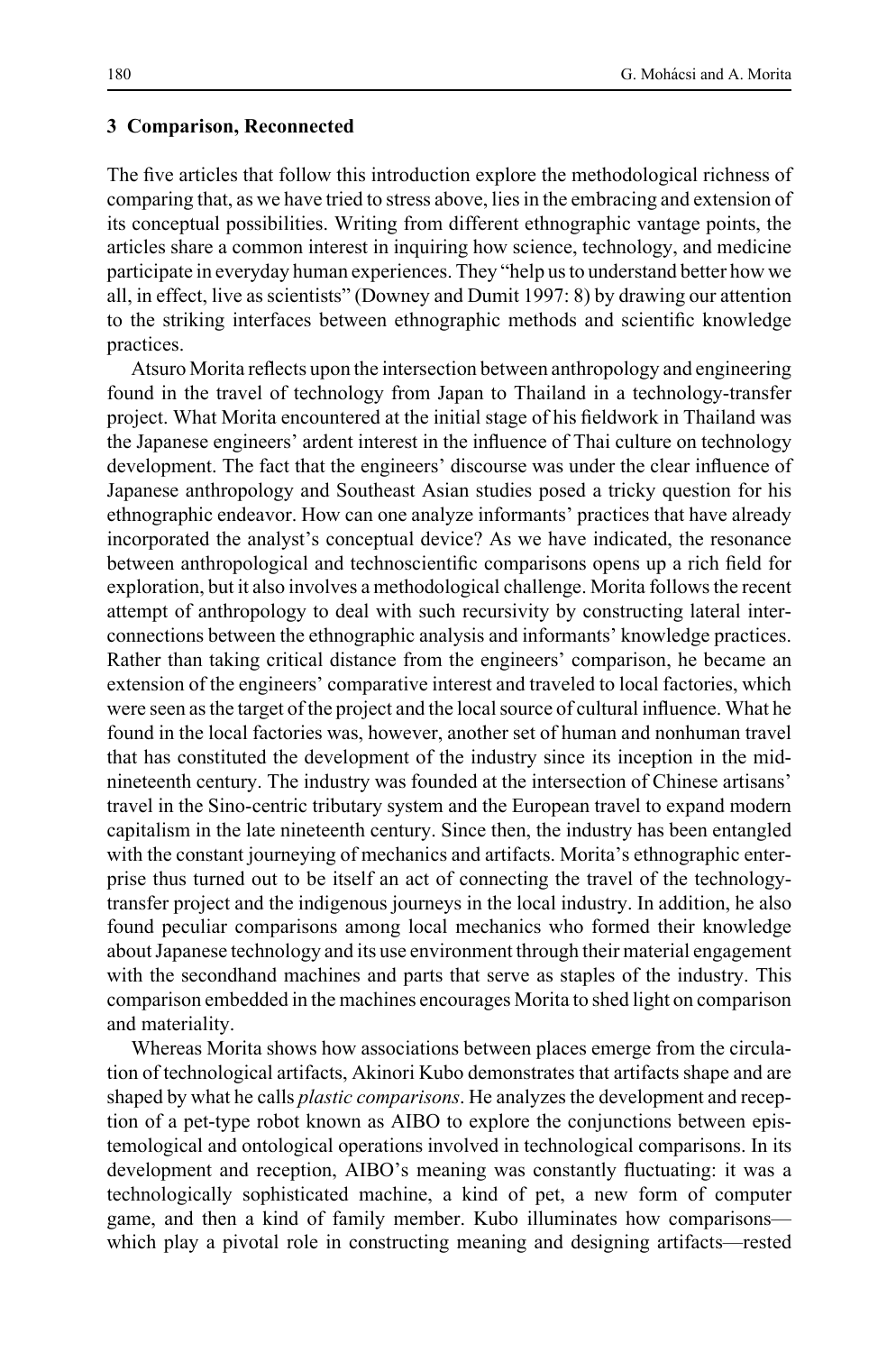on the robot's compatibility, its ability to work with heterogeneous entities while traveling from the lab to the marketing office and to users' homes. Through these analyses, he explores the boundaries between the epistemological and the ontological and reassesses predominant arguments in STS such as the social construction of technology and actor-network theory.

If the painstaking work of assembling parts into robots keeps human and nonhuman animals apart—and therefore comparable—as Kubo demonstrates, the transplantation of organs from one person to another illuminates some significant differences *among* human bodies. Goro Yamazaki's article shows that historical circumstances and political contingencies determine the mode of comparison that proves to be legitimate. He traces the controversies that surrounded the transformation from a culturalist mode to what he calls the bioeconomy of organs in Japan between the enactment of the Organ Transplant Law in 1997 and its revision in 2009. In the latter frame, bodies are compared in their multitude: How many heart transplantations are annually carried out in Japan versus the United States? How many Japanese patients travel to the Philippines for a new kidney? Such statistical and epidemiological numbers have generated a discourse on the "shortage of organs" in Japan during the past decade that informs medical practices and the experience of death in important ways. Yamazaki, however, does not direct his critique at the commodification of body parts but calls for the necessity "to understand how nonmarket transactions of organs work along with the market economy." What we see here is that the global control mechanism of organ trafficking, and its comparative apparatus in particular, comes to justify a kind of economic discourse over life and death.

Anders Blok's analysis of the whaling controversies between Japan and the West similarly draws attention to how the mobility of comparisons generates new modes or in this case, rather, scales—of justifying science. He draws upon empirical studies of pro- and antiwhaling activists to explore how such work of scientific justification plays out in transnational contexts. The issue Blok picks up on involves practices on different scales—ranging from international politics to a local whale-meat restaurant—which unfold on different but interconnected levels of analysis. The first is local "whaling culture" that emerges as a relativist imaginary of multiculturalism based on the comparative endeavors of anthropologists and other experts of cultural difference. Commenting on the fact that such research involves a lot of traveling, Blok extends his methodological focus to the *assemblages* through which whaling cultures and natures are co-constructed. This emphasis on relatedness, however, we are warned, renders whales and whaling practically noncomparable. Blok here begins to wonder how to align the comparisons and relations in his rich material. Working through a topological inquiry influenced by the work of Annemarie Mol and John Law, the principal contribution of his article is epitomized in the figure of the Super-Whale. According to Japanese whale scientists, Western environmentalism rests on sentiments and emotion, while Japanese cognitive science takes a more rational (and, ironically, less transportable) approach by comparing the brain sizes of this, the argument goes, fairly unintelligent animal with those of other species. In sum, the technoscientific object of the Super-Whale helps us to think comparatively about global connections on the move.

In the last article of this issue, Gergely Mohácsi follows a hormone called adiponectin through the comparative practices of epidemiology and genetics to find out how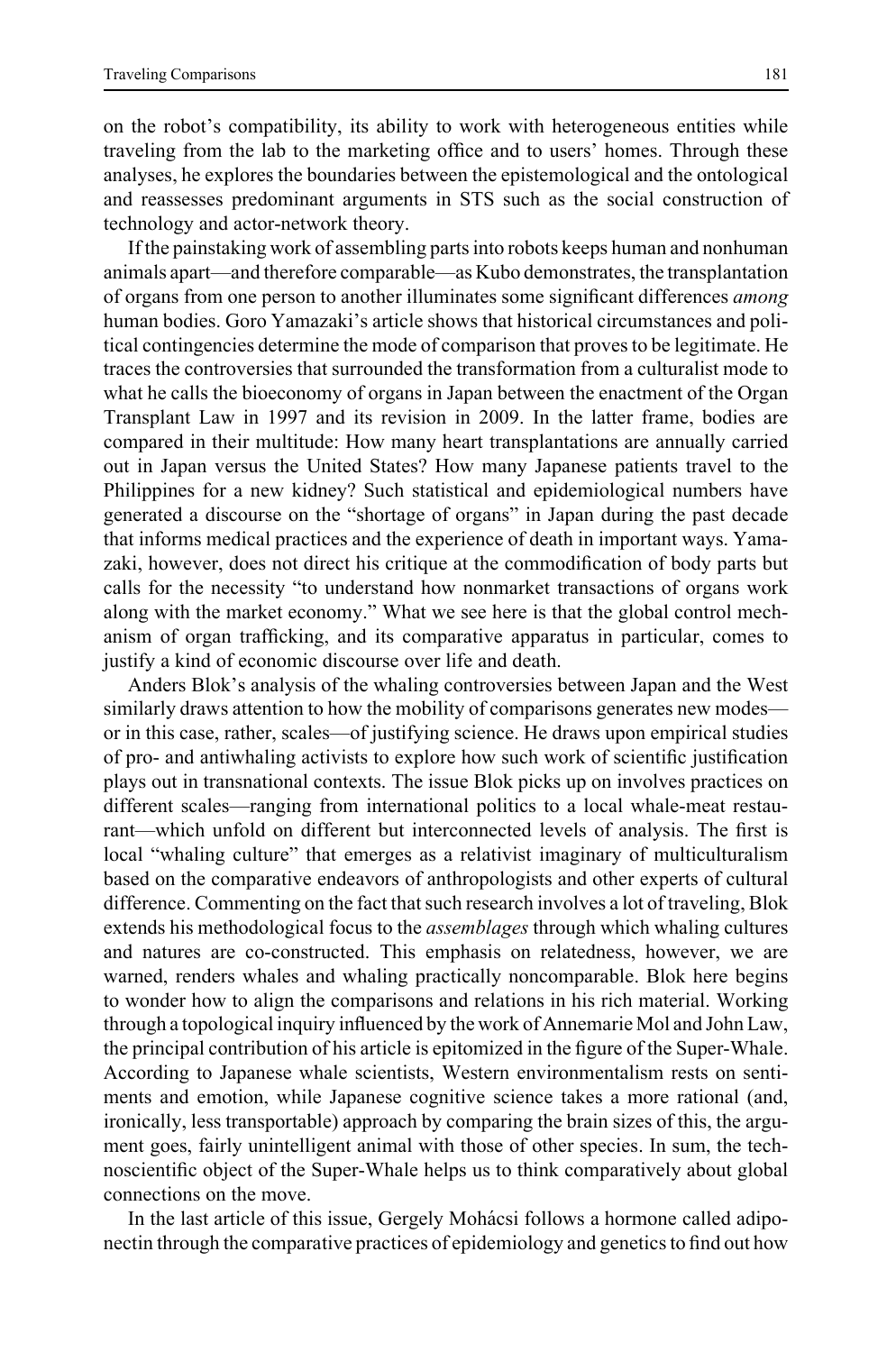<span id="page-7-0"></span>ethnic, gender, and pathological variations come to stand for each other. He studied a Japanese project that targeted the adiponectin hormone as one possible candidate for the pharmacogenomic treatment of diabetes. Borrowing insights from the work of Donna Haraway, Mohácsi draws our attention to the interference between disparate kinds of differences through the biopolitical work of comparison in three different locales: (1) between ethnic differences in adiponectin expression levels in the laboratory, (2) between individual and group differences in pharmacogenomics models, and (3) between diabetes and heart disease in a clinical trial of an already approved and marketed drug. These seemingly unrelated events act on each other in the molecular structure of adiponectin, enabling diabetes and cardiovascular risks to be compared in ways that can travel among laboratories, clinical settings, and public domains. Taking seriously the effect of such transportability on comparative work, Mohácsi suggests, allows us to see difference as a kind of material relatedness that facilitates new forms of knowing.

What we can see in these five articles is the mutual connectedness of anthropology and technoscience in our contemporary world. The anthropologist's strategies of aligning her interest in human experiences and material mediation with technoscientific practices cuts across those of the scientist and the engineers who venture into the anthropological realm on their way to understanding the quantifiable aspects of human difference. This, then, is the point of questioning comparison on the move. The act of comparing, we may say, is a form of anthropology as well as its content, both an explanatory resource and an achievement to be explained. The metaphor of "traveling comparisons" is designed to call attention to such relations as they manifest in the scientist's practices of comparing the outcomes of experiments and observations of distant places or in the engineer's assessment of technical problems by contrasting them with past experience and others' solutions as they travel with mundane artifacts.

It is at this point that facts and artifacts become matters of concern in the unexpected connections that emerge around the interplay of comparative knowledge practices. If we are to apprehend and account for cultural and other variations—which we think are still at the heart of the anthropological enterprise—we need to follow the connections that are being made and unmade in mundane movements between difference and similarity. Such an ethnographic quest is made easier once we learn how *not* to take comparison for granted but to appreciate it both as a method and as an object of inquiry that together, we hope, will inspire readers of EASTS to do more comparative traveling within East Asia and beyond.

#### References

- Anderson, Warwick (2008). The Collectors of Lost Souls: Turning Kuru Scientists into Whitemen. Baltimore: Johns Hopkins University Press.
- Anderson, Warwick (2009). Re-orienting STS: Emergent Studies of Science, Technology, and Medicine in Southeast Asia. East Asian Science, Technology and Society 3, no. 2–3: 163–71.
- Appadurai, Arjun (1996). Modernity at Large: Cultural Dimensions of Globalization. Minneapolis: University of Minnesota Press.

Chen, Dung-Sheng (2008). STS and Area Studies: A Social Network Perspective. East Asian Science, Technology and Society 2, no. 3: 439–44.